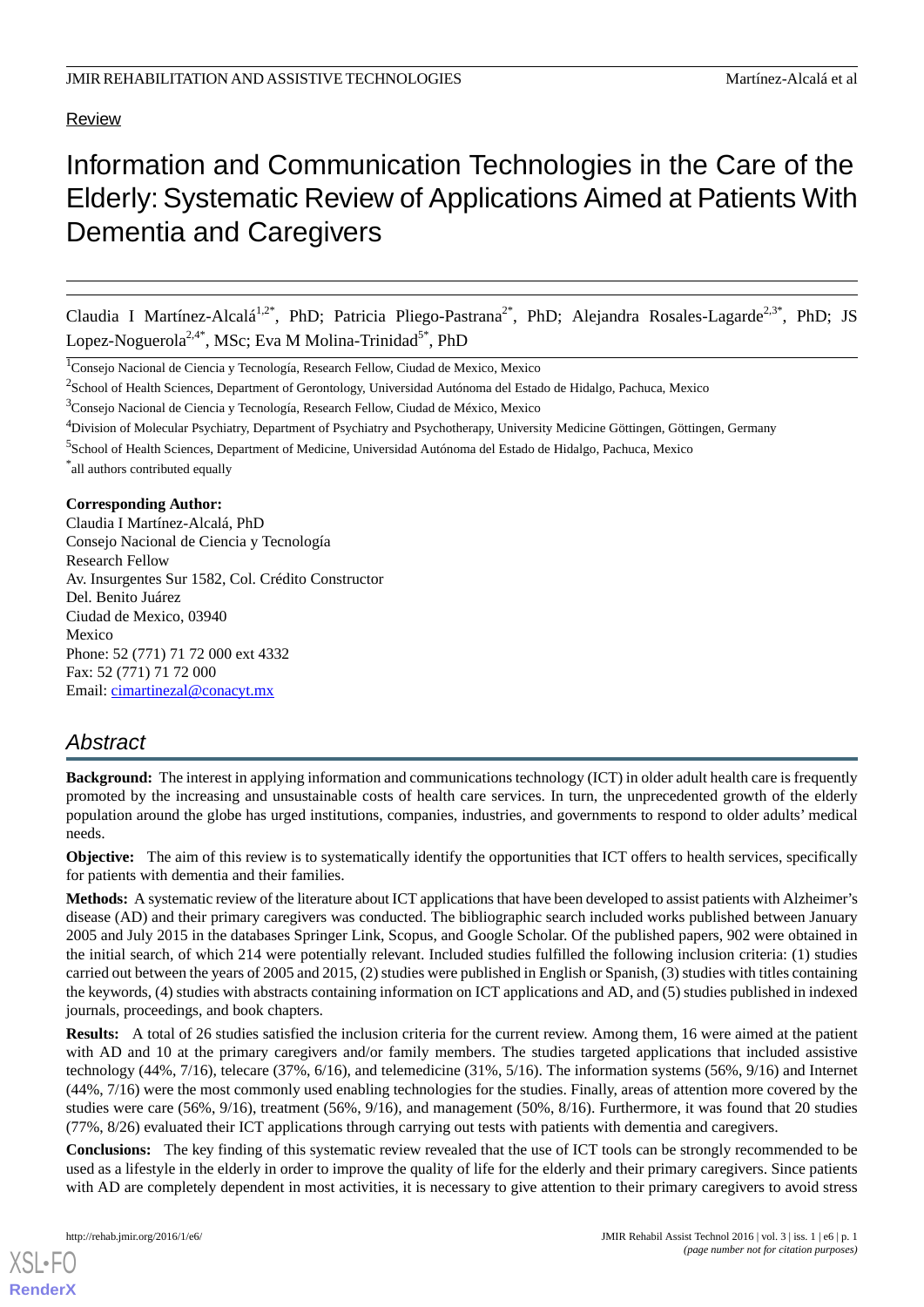and depression. In addition, the use of ICT in the daily life of caregivers can help them understand the disease process and manage situations in a way that is beneficial for both parties. It is expected that future developments concerning technological projects can support this group of people.

(JMIR Rehabil Assist Technol 2016;3(1):e6) doi: [10.2196/rehab.5226](http://dx.doi.org/10.2196/rehab.5226)

### **KEYWORDS**

information and communication technologies; eHealth; elderly; caregiver; Alzheimer's disease; systematic review

## *Introduction*

New information and communication technologies (ICT), including Internet and mobile technology, have become essential tools in most sectors of modern societies, including the health care sector. While et al have defined ICT as instruments and procedures that allow the acquisition, production, treatment, communication, registry, and presentation of information in the form of voice, images, and data contained in acoustic, optical or electromagnetic signals [[1\]](#page-9-0). In an increasingly aging society, it is necessary to establish new alternatives that attempt to satisfy the needs of the elderly and that, at the same time, improve their quality of life. In this context, the term electronic health (eHealth) is widely used by many people, institutions, professional organizations, and financial entities to refer to the adoption of ICT in the field of health care. Meier et al mention that eHealth is an emerging field that bridges health informatics, public health, and the private sector, and it refers to health services and the information that is delivered or improved through Internet and related technologies [\[2](#page-9-1)]. For their part, the World Health Organization (WHO) and the Pan American Health Organization (PAHO) define eHealth with regard to the support provided by the cost-effective and safe use of ICT in health and related areas, including health care services, vigilance, and documentation, as well as education, knowledge, and research on health issues  $[3,4]$  $[3,4]$  $[3,4]$ . It is also important to point out that eHealth offers a set of advantages, for instance (1) supports information exchange; (2) improves access to health care; (3) reduces costs; and (4) improves public and individual health through personalized medicine [[3,](#page-9-2)[5](#page-9-4),[6\]](#page-9-5).

The attention provided by ICT applications in the field of medical care offers plenty of benefits for the elderly. Several studies indicate that the most widely used technologies in medical services are telemedicine and teleassistance [\[7](#page-9-6),[8\]](#page-9-7), and recently, mobile assistance is gaining more popularity [\[9](#page-9-8)]. For example, the work of Cash et al discussed the use and application of assistive technology for people with dementia, taking into account ethical considerations. In this study, "assistive technologies for smart homes, telecare, and low-level technology" are recognized as accessible tools in the public market [\[10](#page-10-0)]. On the other hand, Lauriks et al proposed the use of ICT and Global Positioning System (GPS) technology to assist informal caregivers of people with dementia in their care giving role [[11\]](#page-10-1). Likewise, Evans et al performed a systematic review to investigate how assistive technologies are being designed to help patients with dementia and their caregivers. They found that the use of assistive technologies focuses on the support of daily activities, safety monitoring, memory aids, and preventing social isolation, improving the ease of living, and

 $XS$  $\cdot$ FC **[RenderX](http://www.renderx.com/)** also that many elderly individuals prefer to stay at home when aging. Thus, there is an urge to remain an independent and functional person during the old age and assistive technologies could help to achieve this [\[12](#page-10-2)].

However, ICT applications used in health services present some limitations. One of them is that older adults are frequently resistant to the use of new technologies, in particular to the acquisition of new knowledge and skills necessary for the use of electronic devices and information systems. On the other hand, Alzheimer's disease (AD) is the main cause of dementia among older adults. Dubois et al indicate that AD is clinically expressed as a slowly progressive dementia that tends to have insidious onset and that generally starts with recent memory failure and ends with a completely dependent, bedridden patient [[13\]](#page-10-3). Providing care to a patient with AD can bring high physical, emotional, and financial costs to the patient's family, the health care institution, and the government. Likewise, overload of the caregiver due to the demands of the patients with AD, even more if the caregiver is an older adult herself, can have negative repercussions on the caregiver's quality of life, mainly due to psychiatric problems like anxiety and depression [\[14](#page-10-4)].

From a technological perspective, both the patient and the caregiver are more willing to assume a proactive role in the use of ICT with the purpose of carrying out in-home diagnoses and treatment to improve quality of life. In this context, the caregivers require technological tools that enable them to provide better care as well as timely and efficient attention to the partially or totally dependent patient. These trends have contributed to the strong conviction that ICT can offer useful and efficient tools that improve elderly patients with AD quality of life and, at the same time, provide a support for their family and/or caregivers. Applications and services that are currently being developed seek to facilitate quality enhancement, equality, and access to social and medical care [\[11](#page-10-1)].

The purpose of this article is to integrate the knowledge we have about older adults with AD and the opportunities that ICT offers to health services, specifically for this group of patients and their families. For that purpose, this article is divided in six sections. The first section introduces the problem and provides some basic definitions that will be used throughout the study. In the second section, AD as well as its relationship with aging is defined. The third section focuses on caregivers, since these persons have a very close relationship with patients with AD. In the fourth section, the most relevant ICT applications for AD patients and their caregivers are analyzed and classified according to the typology of application, technology, and their domain of application. The innovation opportunities provided by ICT in the field of health care are presented in the fifth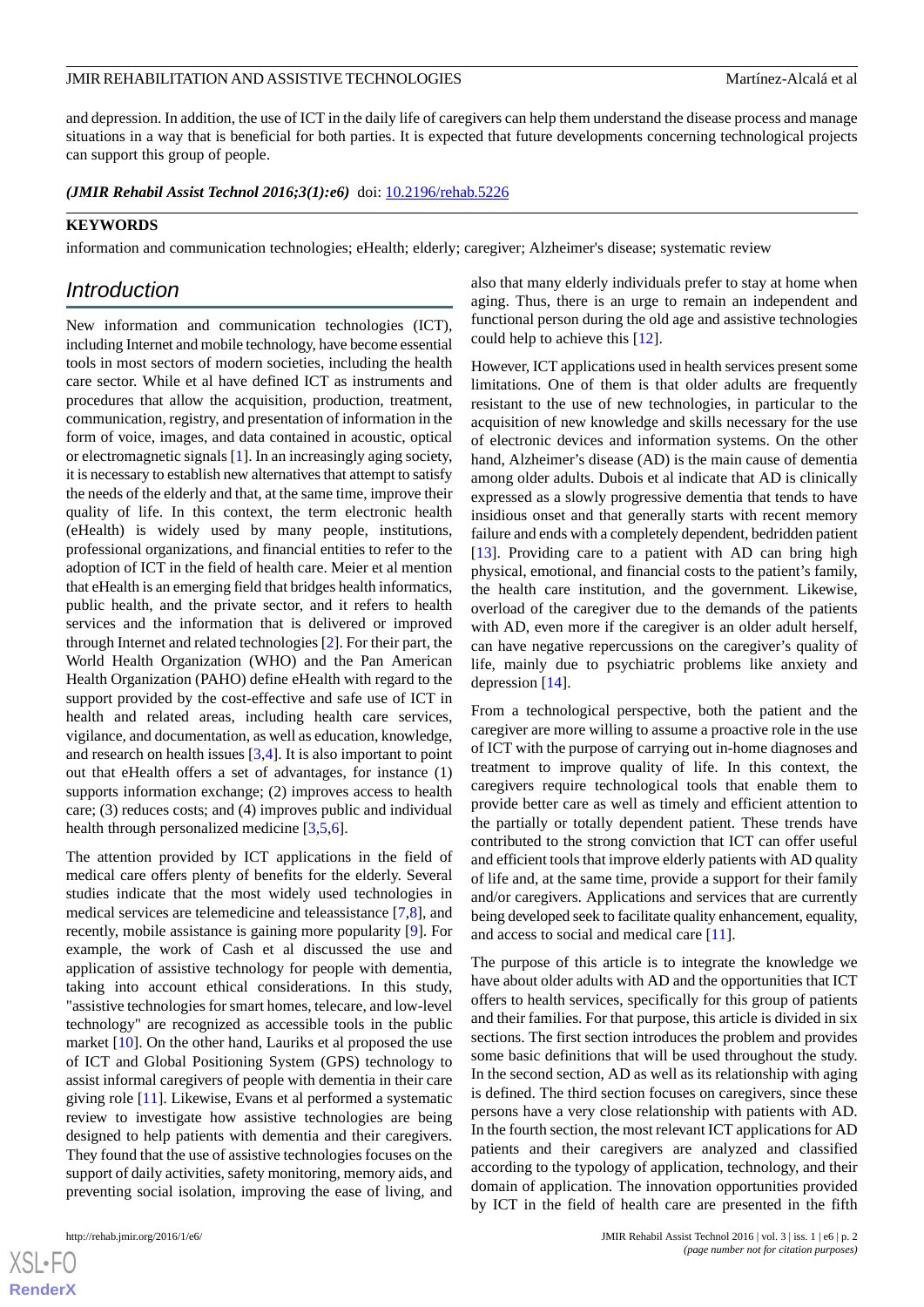section. Finally, conclusions and further work are discussed in the last section.

#### **Alzheimer's Disease and its Relationship With Aging**

Due to the increasingly aging population, AD has become a problem of great medical and social repercussions. Dementia is a chronic and progressive syndrome characterized by the deterioration of cognitive and behavioral functions causing disability, dependency, and low self-esteem. AD is the most common type of dementia, representing between 60-80% of dementia cases [\[15](#page-10-5)]. AD is defined as a progressive neurodegenerative disease characterized by a series of clinical and pathological features of relative variability [\[16](#page-10-6)].

Considering the foreseen tendencies of global demographic aging, it is estimated that by 2050 there will be around 2 billion older adults ([Figure 1](#page-2-0)). In 2010, there was an estimated 35.6 million people with dementia around the world and it is expected that this figure will duplicate every 20 years, reaching 65.7 million and 115.4 million in 2030 and 2050, respectively [[17\]](#page-10-7). The increase of dementia will be more dramatic in low and middle income countries where more than two thirds of the number of cases will be diagnosed in 2050 [\[18\]](#page-10-8). In the following twenty years, it is expected that the number of people diagnosed with dementia will increase 40% in Europe, 63% in North

America, 77% in the Latin America (eg, Mexico and Argentina), and 89% in developed countries of Asia-Pacific [[18\]](#page-10-8).

This situation is an important public health challenge, since it represents one of the major health care and social problems faced by public health at a global scale. For this reason, health professionals and researchers have set out to look for alternative solutions to provide support to this vulnerable group [[18\]](#page-10-8). Similarly, associations related to AD are willing to support their governments with timely data and information to design action plans that ensure high-quality assistance and support for people with dementia and their caregivers.

In order to measure cognitive decline in older adults several trial tests have been designed. One of them is the Mini-Mental State Examination (MMSE) [[19\]](#page-10-9). This test consists of five different sections that include a series of questions and problems related to space-time orientation, information registration, attention, algebraic operations, recall and repetition of short phrases, delayed memory recall, identification of everyday objects, verbal comprehension, writing abilities and medium-complexity drawing abilities [\[19](#page-10-9),[20\]](#page-10-10). MMSE *,* also called Folstein's Test, was modified for its application in different countries (eg, English and Spanish versions). Older adults living in rural areas are more likely to develop cognitive decline, which is presumed to be caused by the low educational level [\[21](#page-10-11)].

<span id="page-2-0"></span>**Figure 1.** Percentage of the population aged 60 years and older in the years 2000, 2003, and 2050. Sources include the World Population Prospects, the 2002 revision and CONAPO, Proyecciones de la Población 2010-2050.



## **The Primary Caregiver and her Relationship With Alzheimer's Disease**

Patients with AD, especially those with mild and moderate levels of dementia, receive most care in their homes from a family member. This event is more common in developing countries, like Mexico, due to poor coverage of health and social care systems.

The primary caregiver is the person who attends to the physical and emotional needs of a person who is ill or disabled. This role is generally assumed by the husband and/or wife, son and/or daughter, a relative or a person who is close to the patient. The work of a primary caregiver gains more relevance for the group that surrounds the patient as the illness progresses, not only because of the direct attention the patient requires, but also for their role in the reorganization, maintenance, and cohesion of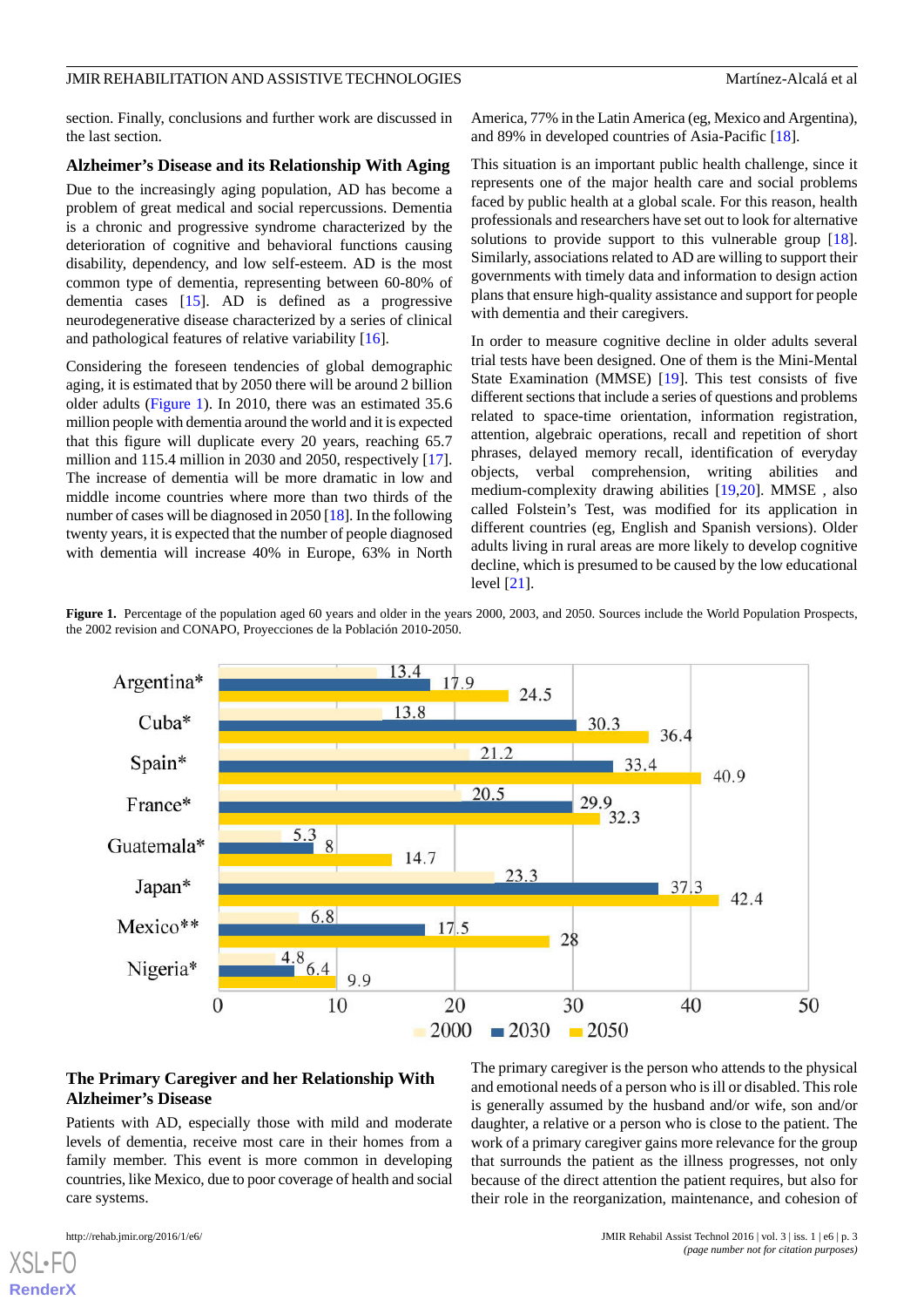the family. Likewise, the primary caregiver assumes total responsibility for the patients, assisting them in the execution of all the activities that they are unable to perform. Usually the caregiver does not receive economic support or patient care training [[22\]](#page-10-12).

Family members and caregivers are the main support for any patient. According to the literature, it has been observed that a median average of 1.6 hours a day are invested in providing care to patients with AD and with other types of dementia, and assisting them in activities of daily living such as bathing, dressing, grooming and eating. Similarly, 3.7 hours a day are spent in assisting them with instrumental activities of daily living such as cooking, shopping, and domestic economies, and 7.4 hours a day are invested in general supervision [[23\]](#page-10-13). All this can significantly affect the primary caregiver by causing stress, work overload, depression, as well as physical and medical problems. Behavioral alterations common among people with dementia tend to be misunderstood causing stigma, guilt, and discomfort in caregivers.

The work overload endured by primary caregivers, once the available resources are exhausted, can have a negative effect on their health. Numerous works on these negative repercussions have been published, where references to psychiatric malaise are abundant (mainly anxiety and depression) [[24\]](#page-10-14). As well, other important repercussions have been described such as negative effects on the caregiver's physical health [[25\]](#page-10-15), social isolation [\[26](#page-10-16)], lack of free-time [\[27](#page-10-17)], poor quality of life or deterioration of economic situation [[28\]](#page-10-18). All of these factors might contribute to what some authors call the caregiver syndrome [[14](#page-10-4)[,29](#page-10-19)].

Nowadays, family members, caregivers, and health professionals show a constant demand of technologically supported tools. Some of the most demanded technologies are systems that improve diagnosis and/or treatment of certain illnesses, and systems that improve communication with the patient or that facilitate assistance and remote monitoring of the patient with the use of different health and social care resources. In this context, it is important that family members and caregivers receive social support (ie, personal interaction, feedback, information, and training), that allows them to understand their role as caregivers [[30\]](#page-10-20). This can be achieved by the adoption of easy-access ICT tools. ICT can provide support to family members and the caregiver and can even allow access to social environments (eg, social networks), all of which brings more autonomy, quality of life, and social inclusion to both the patient and the caregiver [[31\]](#page-10-21).

## *Methods*

## **Procedure**

In order to gather more knowledge on ICT applications that have been developed to assist patients with AD and their primary

caregivers, a literature review was carried out by two of the main authors of this paper (CIMA and PPP). While the review was performed independently, the authors, maintained constant communication to ensure common agreement. The literature review was performed using a systematic review protocol. Systematic review is a method to evaluate and interpret relevant research works available for analysis dealing with a topic or phenomenon of interest [[32\]](#page-11-0). At the first stage of the literature review process, the following research questions were formulated: (1) What modalities are currently being used for the development of ICT applications? (2) What technologies are most widely used at the moment of developing an ICT application? and (3) What domains of application are mainly covered by ICT applications? These questions allowed for the identification of the modalities used and the technologies applied for the development of such applications. In addition, they allowed us to classify the areas of attention that are contemplated in the development of such applications. In order to respond to each of the research questions, the key words ICT applications, AD, dementias, older adult, elderly, aging, and caregiver were identified. The search strings generated in order to obtain published works were ICT applications and AD, ICT applications and older adult, and ICT applications and caregiver and AD.

## **Inclusion and Exclusion Criteria**

The inclusion criteria for the examined studies were (1) carried out between the years of 2005 and 2015; (2) in English or Spanish; (3) titles containing the keywords; (4) abstracts containing information on ICT applications and AD; and (5) published in indexed journals, proceedings, and book chapters. Studies that were not published during the indicated period and that did not include relevant information on ICTs applications were excluded.

## *Results*

Each study was analyzed taking into account the modalities, technologies, and areas of attention that were considered in each ICT application developed. This was done with the purpose of identifying which area is given more coverage and which needs to be given more attention. The following sections detail the modalities, technologies, and areas of attention identified in the systematic review.

## **Modalities Employed for the Development of ICT Applications**

The description of the modalities considered in the development of an ICT application focused on health care are outlined in [Textbox 1.](#page-4-0)

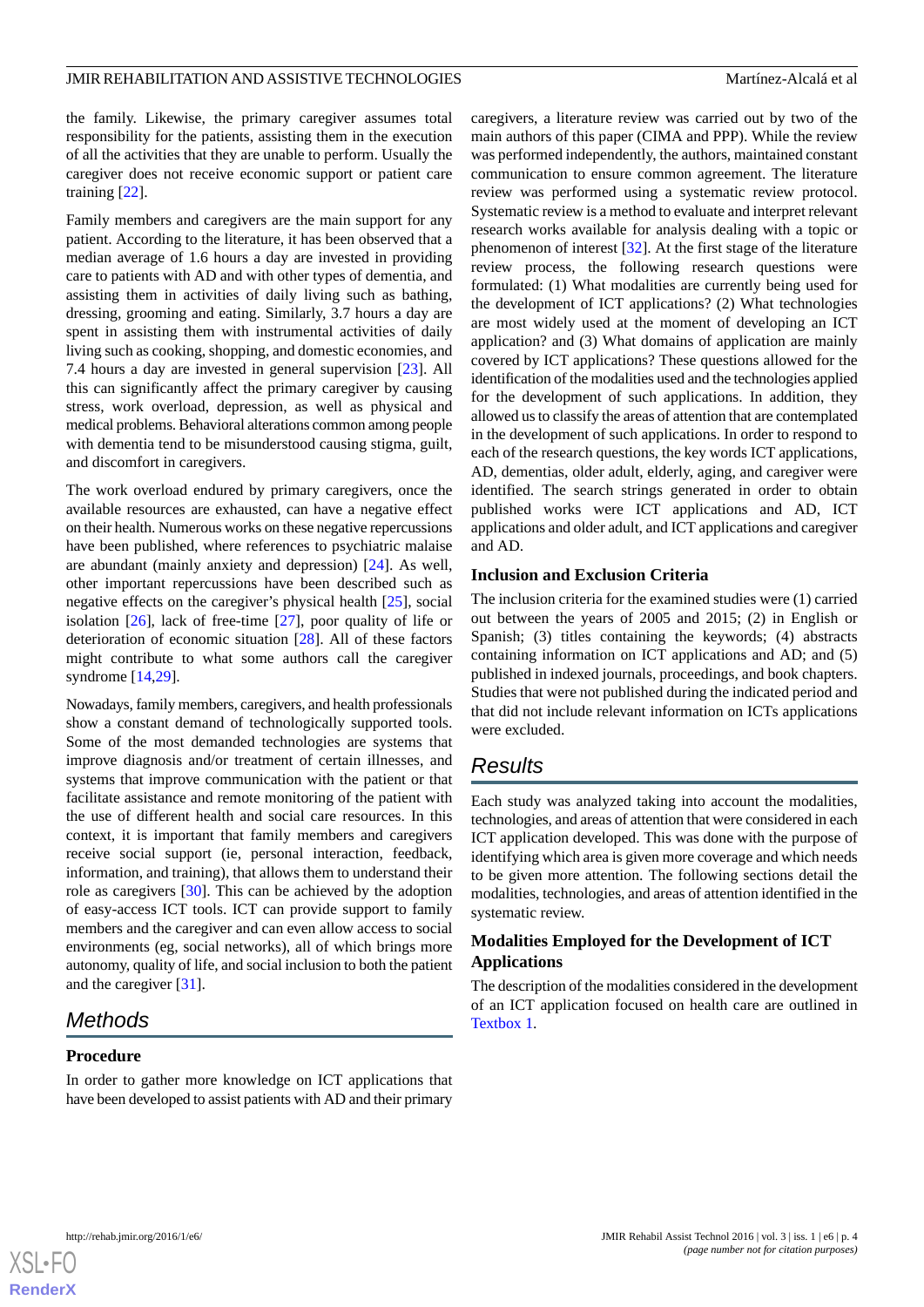<span id="page-4-0"></span>**Textbox 1.** Modalities considered in the development of an ICT application.

#### Modality

- Telemedicine: Use of ICT to provide remote medical service (eg, teleconsultation, telehealth, telegerontology, telemonitoring, telerehabilitation, teletherapy, and tele-education)
- Teleassistance: Use of ICT to offer remote social and health care assistance to patients in their homes (ie, basic teleassistance, video-assistance, and telealarm
- Assistive technologies: Use of technologies to provide support to individuals with a disability or with special needs (ie, ambient assisted living (AAL), assistive technologies, virtual assistance, and domotics)
- Communication: Use of means of communication to assist and/or support individuals with a disability or with limitations, and their relatives (ie, telephony, radio, email, television, satellites)
- Location: Use of means of location for the transmission of real-time location (ie, GPS and global navigation satellite system (GNSS)
- Electronic services (e-services): Use of ICT to access information and digital content (e-services, digital contents, electronic assistance (e-assistance))
- Mobile health (mHealth): Use of mobile technology for medicine and public health practices. These applications allow data collection, medical information delivery, real-time monitoring of patients' vital signs, and direct health care provision.

#### **Technologies for Electronic Health**

<span id="page-4-1"></span>In this section, enabling technologies that are most frequently applied for the design of eHealth applications were identified ([Textbox 2\)](#page-4-1).

**Textbox 2.** Technologies enabled for the design of eHealth applications.

Technology type and subtype

- **Internet** 
	- e-services, blogs, digital contents, Web 2.0, social networks, collaborative platforms
- Information systems
	- User interface, touch screens, virtual agents
- Telecommunications
	- Mobile phones, video conference, digital terrestrial television (DTT), television, satellites
- Ambient intelligence
	- Ambient intelligence systems, sensors, sensor networks, wireless sensor networks, domotics
- Signal processing
	- Image processing, video processing, signal analysis, pattern recognition, 3D images
- **Robotics** 
	- Robotic assistants
- Virtual reality
	- Simulations and stimulation through consoles
- **Geolocation** 
	- GPS

## **Areas of Attention**

In order to provide a wider classification of ICT applications developed for patients with AD and their caregivers, the areas of attention identified are shown in [Textbox 3.](#page-5-0)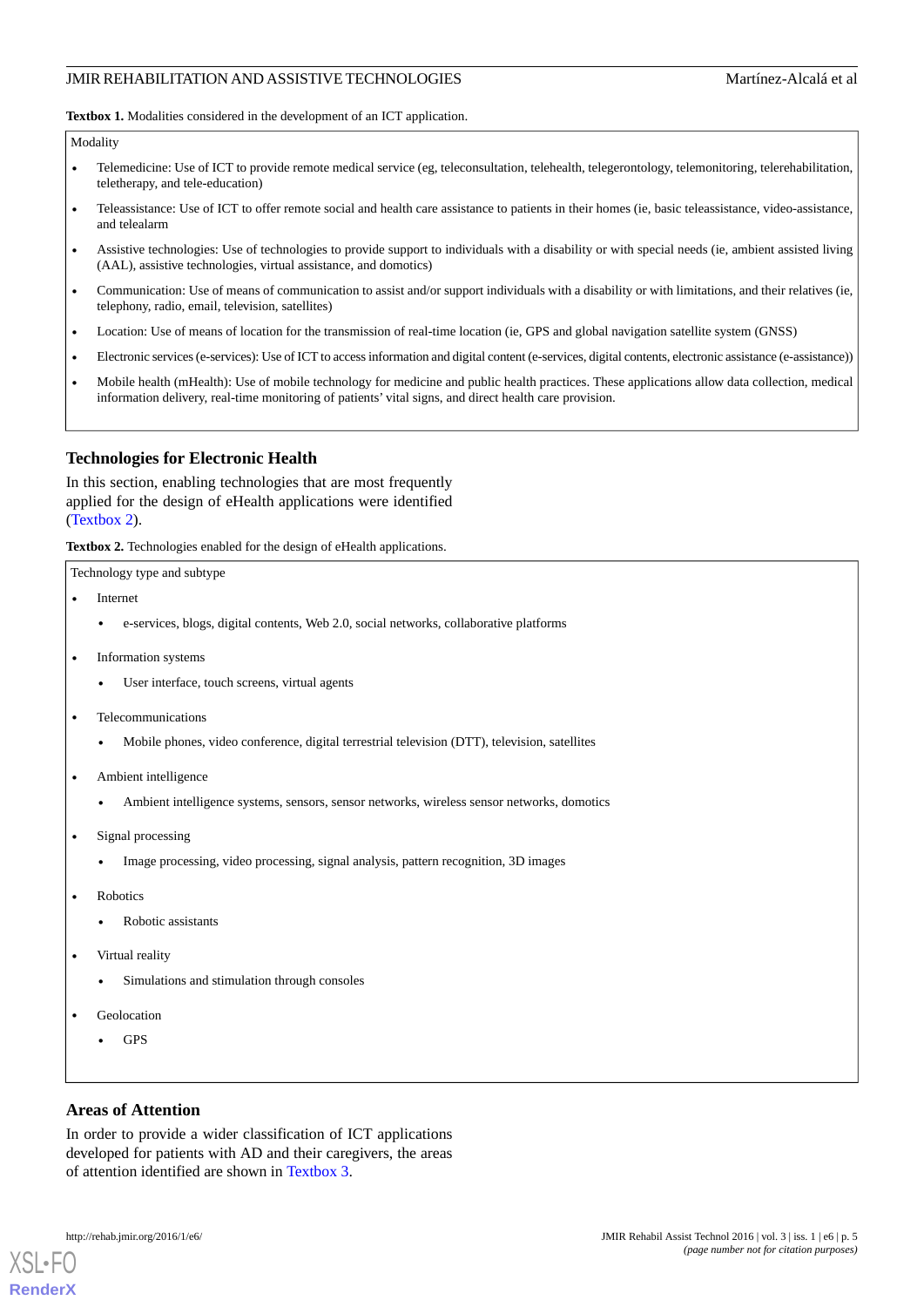<span id="page-5-0"></span>**Textbox 3.** Areas of attention identified in the systematic review.

#### Area of attention

- 1. Research (discover causes): the need to increase knowledge in order to understand the cause(s) of the disease and to provide products that meet the needs of the patient.
- 2. Treatment (therapy): support for individuals with AD and maximization of their capabilities through safe and effective interventions so that they can act more independently.
- 3. Diagnosis: timely diagnosis of AD through cognitive and brain activation exercises.
- 4. Care: provision of medical and social care through the interchange of improved practices in care for patients with AD and their self-care induction.
- 5. Prevention: action plans for AD through early intervention and epidemiologic studies.
- 6. Quality of life: psychological support to the patient, family members, and caregivers and advice and promotion of elderly well-being.
- 7. Awareness raising and social mobilization: promotion of solidarity, mobilization and social engagement, and sensitization of public opinion.
- 8. Management (monitoring): promotion of assisting services for patients and primary caregivers.

## **Included Studies**

The bibliographic search carried out for this study included works published between January 2005 and July 2015. The searched databases were Springer Link, Scopus, and Google Scholar. A total of 902 results were obtained from the three selected information sources. The Springer Link search was limited to journal articles and it returned 371 references whereas the Scopus database included conferences and journal articles and yielded 19 results. Finally, Google Scholar included congress and journal articles, and book chapters, and returned 522 references. The databases selected in this review were set to maximize the search results of studies in Spanish.

Abstracts and titles were sufficient to rule out papers that did not meet inclusion criteria (points 3 and 4). When it was not clear from the abstracts and titles whether they included ICT (inclusion criteria 4), the full paper was reviewed. References

in the selected articles and previous published reviews were also analyzed with the aim of identifying additional studies that had not been identified through the searched databases. Using this method, 4 Springer Link papers, 14 Scopus papers, and 8 Google Scholar papers were detected. In total, 26 studies were obtained where 16 studies described ICT applications aimed at patients with AD and other dementias, and the other 10 described ICT applications aimed at caregivers and/or family members. It is noteworthy that 4 of the 26 studies were directed to both cases [\(Figure 2\)](#page-6-0).

The results obtained from the systematic review are categorized into the following two groups: (1) ICT applications aimed at patients with AD and other dementias ([Multimedia Appendix](#page-9-9) [1\)](#page-9-9) [[33](#page-11-1)[-48](#page-11-2)], and (2) ICT applications aimed at the primary caregiver [\(Multimedia Appendix 2](#page-9-10)) [[49-](#page-11-3)[58](#page-12-0)]. It is important to point out that in each study several areas of attention and enabling technologies were included.

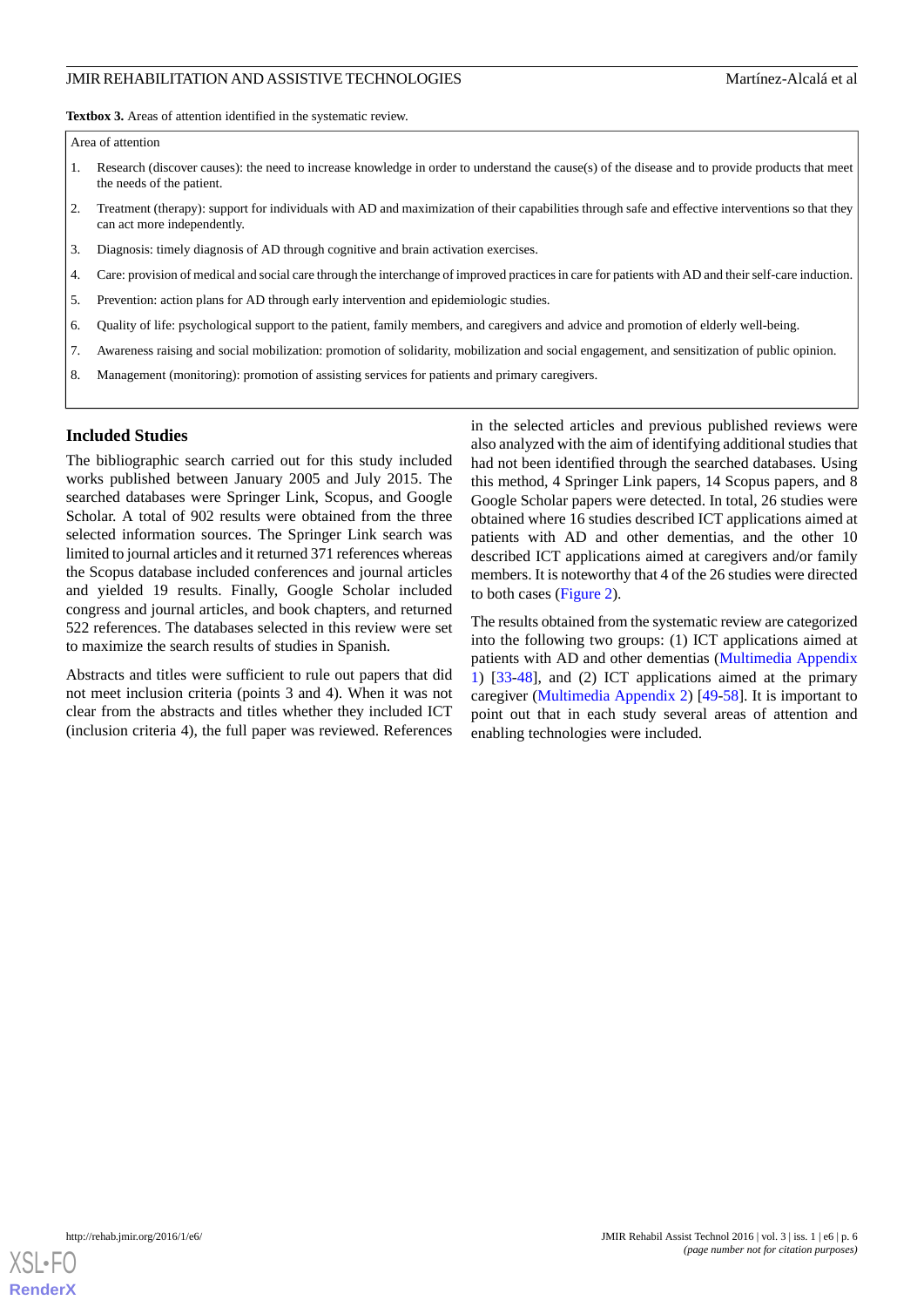<span id="page-6-0"></span>Figure 2. The systematic review carried out in this study.



#### **Research Outcomes**

ICT applications used for patients with AD and other dementias were analyzed and the results are shown in [Figure 3](#page-7-0) and [Multimedia Appendix 1.](#page-9-9) The most commonly used application types are assistive technology (44%, 7/16) and teleassistance (37%, 6/16). The most commonly used enabling technologies are information systems (56%, 9/16) and Internet (44%, 7/16). Signal processing (6%, 1/16), robotics (6%, 1/16), virtual reality (6%, 1/16), and geolocation (6%, 1/16) are less frequently used. The areas of attention most frequently covered are care (56%, 9/16), treatment (56%, 9/16), and management (50%, 8/16). The areas of attention less frequently addressed are research  $(6\%, 1/16)$  and diagnosis  $(6\%, 1/16)$ . It is important to point out that the studies indicated in references [[38](#page-11-4)[,39](#page-11-5)] are projects previously developed in Mexico. These studies are important because there is little evidence of these types of projects in Mexico, to our knowledge.

ICT applications used by primary caregivers of patients with dementia were also analyzed [\(Figure 4](#page-7-1)[,Multimedia Appendices](#page-9-9) [1](#page-9-9) and [2](#page-9-10)). The most commonly used applications by primary caregivers are teleassistance applications (86%, 12/14). Less frequently used applications are mobile health (21%, 3/14), assistive technology (21%, 3/14), and telemedicine (21%, 3/14). The most commonly used enabling technologies are telecommunications (71%, 10/14), Internet (64%, 9/14), and information systems (50%, 7/14), whereas ambient intelligence (21%, 3/14), signal processing (7%, 1/14), robotics (7%, 1/14), and geolocation (7%, 1/14) are less frequently used. Finally, the most covered areas of attention are care (79%, 11/14) and quality of life (64%, 9/14), whereas management (43%, 6/14) is less frequently used. It should be mentioned that the studies [[37](#page-11-6)[-39](#page-11-5),[42\]](#page-11-7) were taken into consideration in the analysis of ICT applications used by the caregiver.

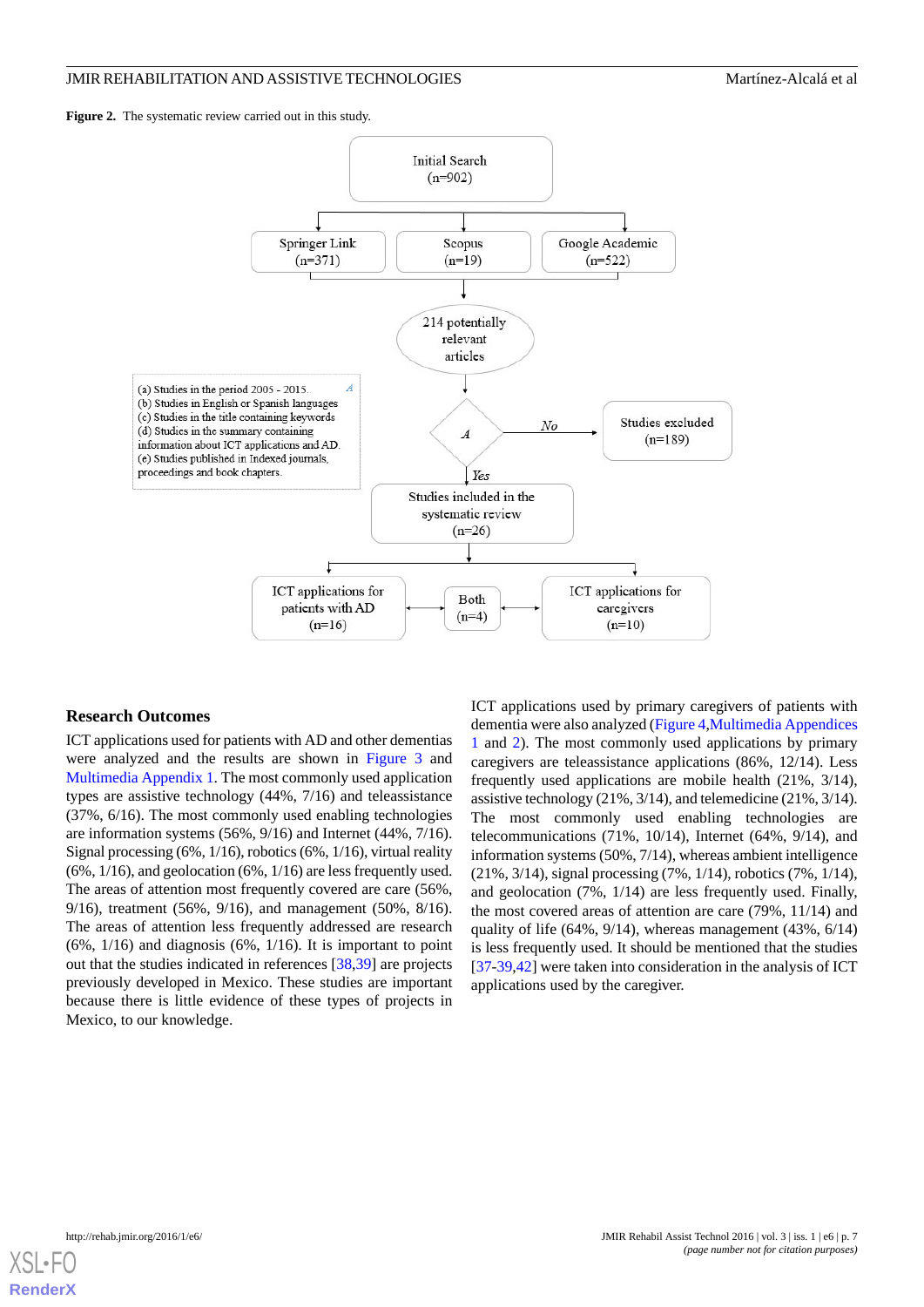<span id="page-7-0"></span>**Figure 3.** Analysis of ICT applications used by patients with Alzheimer's disease and other dementias.



<span id="page-7-1"></span>**Figure 4.** Analysis of ICT applications used by the primary caregiver.



## *Discussion*

## **Principal Findings**

The aim of this review is to systematically identify the opportunities that ICT offers to health services, specifically for patients with dementia and their families.

Here, we identified 26 studies, among which 16 presented projects aimed at patients with AD and 10 at the primary caregiver. From these 16 studies, 9 focused on patients with AD (56%, 9/16), 5 (31%, 5/16) on patients diagnosed with mild

[XSL](http://www.w3.org/Style/XSL)•FO **[RenderX](http://www.renderx.com/)**

cognitive impairment according to the (MMSE), and only one study was focused on patients with mild dementia. Furthermore, it was found that 13 studies (81%, 13/16) evaluated their ICT applications through carrying out tests with patients.

Among the studies that used assistive technologies, study [\[33](#page-11-1)] was found to have carried out 46 tests with patients with mild cognitive impairment, who were suspected to have AD and who were under treatment (cholinesterase inhibitors). Results indicated that after 12 weeks of using interactive multimedia Internet-based system (IMIS System), along with the Integrated Psycho-Stimulation Program (IPP), patients had improved their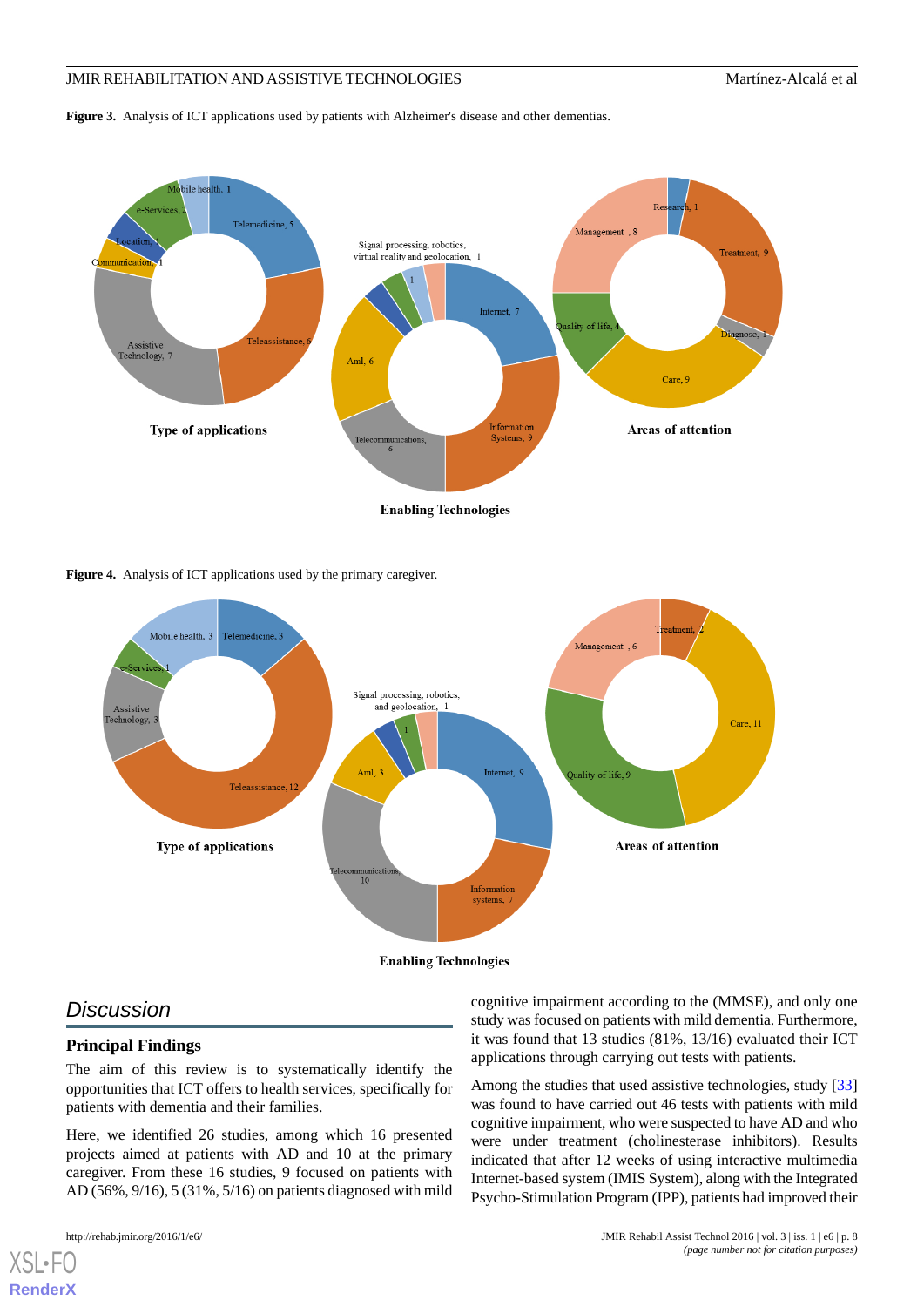initial scores in the Alzheimer's Disease Assessment Scale-Cognitive subscale (*ADAS* - *Cog*) and MMSE tests, maintaining their scores during 24 follow-up weeks. Similarly, in study [\[35](#page-11-8)], 8 patients with mild dementia remained stable after using a televideo monitoring system *,* while the control group, who did not use the system, showed less stability, indicating a significant difference between the two groups.

Robert et al presented the Sweet Home ANR project, which aims to help patients with mild cognitive impairment perform daily living activities [\[41](#page-11-9)]. The tests carried out with patients took place in rooms equipped with audio and video sensors. For the language activities, the system was tested with 21 healthy patients and 24 patients with AD, while the walking test was performed with 17 healthy patients and 16 patients with AD. In the study, they showed that Sweet Home ANR was capable of detecting the full set of activities carried out by the patients. Likewise, the system enabled the differentiation of patients with AD from healthy patients using the video monitoring system (VMS) functional score. Casacci et al [[47\]](#page-11-10) presented the ALTRUISM project *,* in which tests were carried out with 20 patients with AD with the aim of performing remote supervision, through a virtual personal trainer, of rehabilitation exercises and routines executed by these patients. The results showed important and promising data concerning the use of ICT systems of remote rehabilitation.

Among the studies that used teleassistance applications, we found one written by Garcia et al [\[36](#page-11-11)] that presented a multi-agent ambient intelligence system aimed at improving attention to and health care of patients with AD living in geriatric residential settings. Although this study did not present an evaluation of the application through tests with patients, it made a comparison with a former version of the system and confirmed that ALZ-MAS 2.0 is much more robust and has better performance than the older version.

Of the 14 studies presenting projects aimed at the primary caregiver, including those shown in [Multimedia Appendix 2](#page-9-10) , it was found that 11 studies focused on informal caregivers (family members), and 7 focused on formal ones (health professionals). Likewise, it was found that 10 of the 14 studies evaluated their ICT applications through tests with caregivers.

As previously shown, teleassistance is the most commonly used application for caregiver support. In this context, study [\[50](#page-11-12)] evaluated the effectiveness of the eCare system with family members older than 21 years old who lived or were in the same geographic area as the patient with dementia. The intervention was carried out over a span of approximately 6 months and the results showed a significant decrease in the family member's workload after using the eCare system. Similarly, it was found that caregivers who presented depression signs at the onset of the intervention significantly improved their state after the intervention. Another study that showed a decrease in stress signs in formal caregivers of patients with dementia is the one carried out by Sugihara et al [\[53](#page-11-13)], where 16 formal caregivers were interviewed in order to know the benefits of using the Support Environment system.

Skorupska et al presented the design and implementation of a multimedia platform called Understaid, which provides support to the family of patients with dementia [\[57](#page-12-1)]. This platform was evaluated by 40 caregivers attending patients with different levels of dementia. Caregivers provided information of daily care activities, as well as the patient's behavior through the platform. Although results obtained from the evaluations are not mentioned in this study, the system promises to be a useful tool for caregivers. Another study that was validated by caregivers is the one carried out by Bourennane et al [\[42\]](#page-11-7), where they describe the experiments performed with patients with AD in a hospital in France. The homecare monitoring system was tested with an 84 year resident and the follow-up was performed by hospital personnel. Results showed that this system is functional and that it can be used for other cases. However, two validations are needed: (1) patients and their family members' consent, and (2) doctors'interest and the necessary arrangements for the system connection.

Among the studies using mobile technology for the assistance of primary caregivers, study [[56\]](#page-12-2) carried out semi-structured interviews with 9 informal and 2 formal caregivers in its Phase 1. In Phase 2, 2 patients and 4 caregivers were interviewed in order to evaluate low-fidelity prototypes of the mobileWAY application, and in Phase 3, 5 patients and 10 caregivers were interviewed to evaluate interaction and usability of the application. Finally, caregivers were invited to answer usability evaluations one more time. These evaluations showed promising results, not only in terms of general comprehension of the mobileWAY system, but also in terms of ease of use and potential interest in using the application in the future.

The present review demonstrates that ICT has great potential for supporting the health care field. As we were particularly interested in the study of AD and other dementias that are affecting the aging population, we identified different innovation opportunities that can be designed in order to enhance the quality of life of older adults with dementia and their family members. These innovation opportunities are (1) information services for health professionals which facilitate information exchange and enable access to knowledge on a variety of treatments and practices; (2) more complete information services for counseling and education of patients and informal caregivers; (3) information services for diagnosis, treatment and/or rehabilitation of patients; (4) virtual communities providing psychological support that also allow contact with health professionals; and (5) regarding technology acceptance, the design of strategies for the older adult to integrate the use of ICT tools in his/her daily life should be considered.

#### **Limitations**

One limitation of the review is that studies were searched in three databases (Springer Link, Scopus, and Google Scholar) using specific search strings, so it is possible that this searching strategy did not identify some eligible studies. In order to tackle this, manual searches were performed in previous reviews and key journals. Despite the exhaustive search, additional eligible studies were not identified using this method. Another possible limitation of this systematic review is that only documents written in English and Spanish were considered.

```
XSL•FO
RenderX
```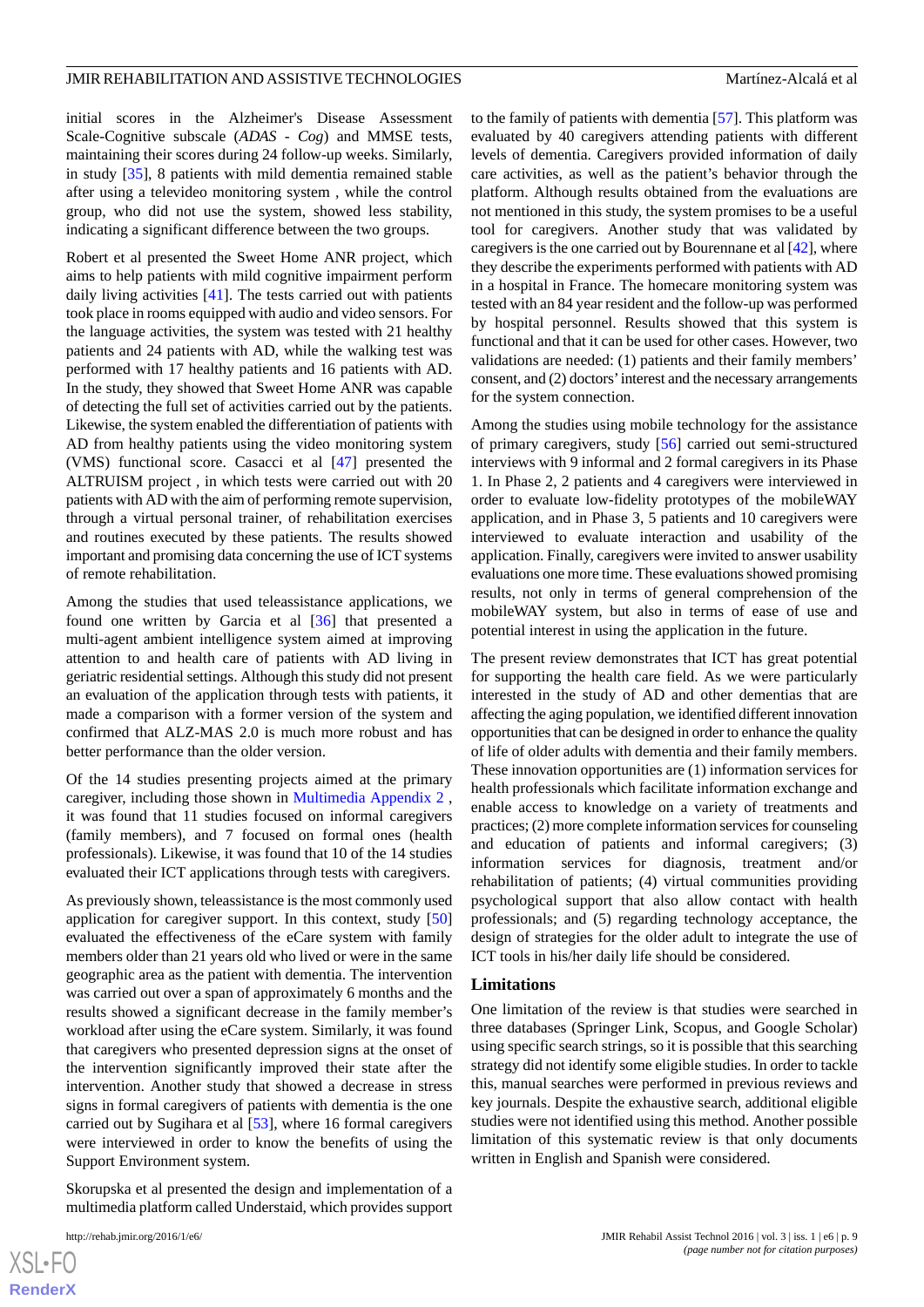## **Conclusions and Further Work**

According to the results obtained from the systematic review, most ICT applications developed for both patients with any type of dementia and primary caregivers are focused on in-home care (teleassistance). The use of ICT in older adults with dementia can be implemented as a lifestyle in order to improve the quality of life of the elderly and their primary caregivers. Given that AD is a degenerative disease which causes progressive deterioration of memory, their primary caregiver's quality of life can be undermined as the disease becomes increasingly severe, which can cause depression in the primary caregiver. In addition, the use of ICT in the daily life of caregivers can help them understand the disease process and manage situations in a way that is beneficial for both parties. As a consequence, this can enhance interpersonal relationships and promote social harmony for both the elderly and their caregiver. Furthermore, the systematic review of ICT applications for patients with AD and other dementias reflected low presence of innovative projects in less developed countries, such as Mexico. Future work is being developed on the design of strategies for older adults to integrate the use of ICT tools in their daily life. With this, progress can be made in the development of technological projects that support this group of people.

## **Acknowledgments**

This work was funded by the Consejo Nacional de Ciencia y Tecnología (CONACYT) through the Cátedras CONACyT Program. The work was carried out with the facilities of the School of Health Sciences of the Autonomous University of the State of Hidalgo (UAEH).

## **Conflicts of Interest**

<span id="page-9-9"></span>None declared.

## **Multimedia Appendix 1**

<span id="page-9-10"></span>ICT applications aimed at patients with AD and other dementias.

[[PDF File \(Adobe PDF File\), 61KB-Multimedia Appendix 1](https://jmir.org/api/download?alt_name=rehab_v3i1e6_app1.pdf&filename=57f33187a080bc481f8c23052c1adf0a.pdf)]

## **Multimedia Appendix 2**

ICT applications aimed at the primary caregiver.

<span id="page-9-0"></span>[[PDF File \(Adobe PDF File\), 51KB-Multimedia Appendix 2](https://jmir.org/api/download?alt_name=rehab_v3i1e6_app2.pdf&filename=810adf063d3c366f2b2016ec286e247d.pdf)]

## <span id="page-9-1"></span>**References**

- <span id="page-9-2"></span>1. While A, Dewsbury G. Nursing and information and communication technology (ICT): a discussion of trends and future directions. Int J Nurs Stud 2011 Oct;48(10):1302-1310. [doi: [10.1016/j.ijnurstu.2011.02.020](http://dx.doi.org/10.1016/j.ijnurstu.2011.02.020)] [Medline: [21474135](http://www.ncbi.nlm.nih.gov/entrez/query.fcgi?cmd=Retrieve&db=PubMed&list_uids=21474135&dopt=Abstract)]
- <span id="page-9-3"></span>2. Meier CA, Fitzgerald MC, Smith JM. eHealth: extending, enhancing, and evolving health care. Annu Rev Biomed Eng 2013;15:359-382. [doi: [10.1146/annurev-bioeng-071812-152350](http://dx.doi.org/10.1146/annurev-bioeng-071812-152350)] [Medline: [23683088](http://www.ncbi.nlm.nih.gov/entrez/query.fcgi?cmd=Retrieve&db=PubMed&list_uids=23683088&dopt=Abstract)]
- <span id="page-9-4"></span>3. World Health Organization: Strategy 2004-2007- eHealth for health-care delivery.: World Health Organization (WHO) URL:<http://www.asksource.info/resources/ehealth-health-care-delivery-strategy-2004-2007> [accessed 2016-02-29] [[WebCite](http://www.webcitation.org/

                                            6ff6kbkRH) [Cache ID 6ff6kbkRH](http://www.webcitation.org/

                                            6ff6kbkRH)]
- <span id="page-9-5"></span>4. Pan American Health Organization.: World Health Organization; 2011 Jun 20. Strategy and plan of action on eHealth URL: <http://iris.paho.org/xmlui/handle/123456789/4664> [accessed 2016-02-29] [\[WebCite Cache ID 6ff73KX2S](http://www.webcitation.org/

                                            6ff73KX2S)]
- <span id="page-9-6"></span>5. Ganesh J. Indian J Med Informatics. 2004. eHealth-drivers, applications, challenges aheadstrategies: a conceptual framework URL: <http://citeseerx.ist.psu.edu/viewdoc/download?doi=10.1.1.102.489&rep=rep1&type=pdf> [accessed 2015-11-09] [[WebCite Cache ID 6cvMs346P](http://www.webcitation.org/

                                            6cvMs346P)]
- 6. DeNardis L. ITU-T Technology Watch Report. 2012 Apr. eHealth standards and interoperability URL: [https://www.itu.int/](https://www.itu.int/dms_pub/itu-t/oth/23/01/T23010000170001PDFE.pdf) [dms\\_pub/itu-t/oth/23/01/T23010000170001PDFE.pdf](https://www.itu.int/dms_pub/itu-t/oth/23/01/T23010000170001PDFE.pdf) [accessed 2015-10-02] [\[WebCite Cache ID 6c3iaHxbx\]](http://www.webcitation.org/

                                            6c3iaHxbx)
- <span id="page-9-8"></span><span id="page-9-7"></span>7. Martinez-Alcala CI, Pliego-Pastrana P, López-Noguerola JS, Rosales-Lagarde A, Zaleta-Arias ME. Adoption of ICT in the aging systematic review based on ICT for Alzheimer's disease and other senile dementias. In: IEEE Conference Publications.: IEEE; 2015 Presented at: 10th Iberian Conference on Information Systems and Technologies (CISTI); 18 Jun 2015; Aveiro, Portugal p. 1-6 URL: <http://ieeexplore.ieee.org/xpl/articleDetails.jsp?arnumber=7170393> [doi: [10.1109/CISTI.2015.7170393\]](http://dx.doi.org/10.1109/CISTI.2015.7170393)
- 8. Bujnowska-Fedak MM, Grata-Borkowska U. Use of telemedicine-based care for the aging and elderly: promises and pitfalls. SHTT 2015 May 07;3:91-105 [\[FREE Full text](https://www.dovepress.com/use-of-telemedicine-based-care-for-the-aging-and-elderly-promises-and--peer-reviewed-article-SHTT)] [doi: [10.2147/SHTT.S59498](http://dx.doi.org/10.2147/SHTT.S59498)]
- 9. O'Connor E, Farrow M, Hatherly C. Randomized comparison of mobile and web-tools to provide dementia risk reduction education: use, engagement and participant satisfaction. JMIR Ment Health 2014;1(1):e4 [[FREE Full text](http://mental.jmir.org/2014/1/e4/)] [doi: [10.2196/mental.3654\]](http://dx.doi.org/10.2196/mental.3654) [Medline: [26543904](http://www.ncbi.nlm.nih.gov/entrez/query.fcgi?cmd=Retrieve&db=PubMed&list_uids=26543904&dopt=Abstract)]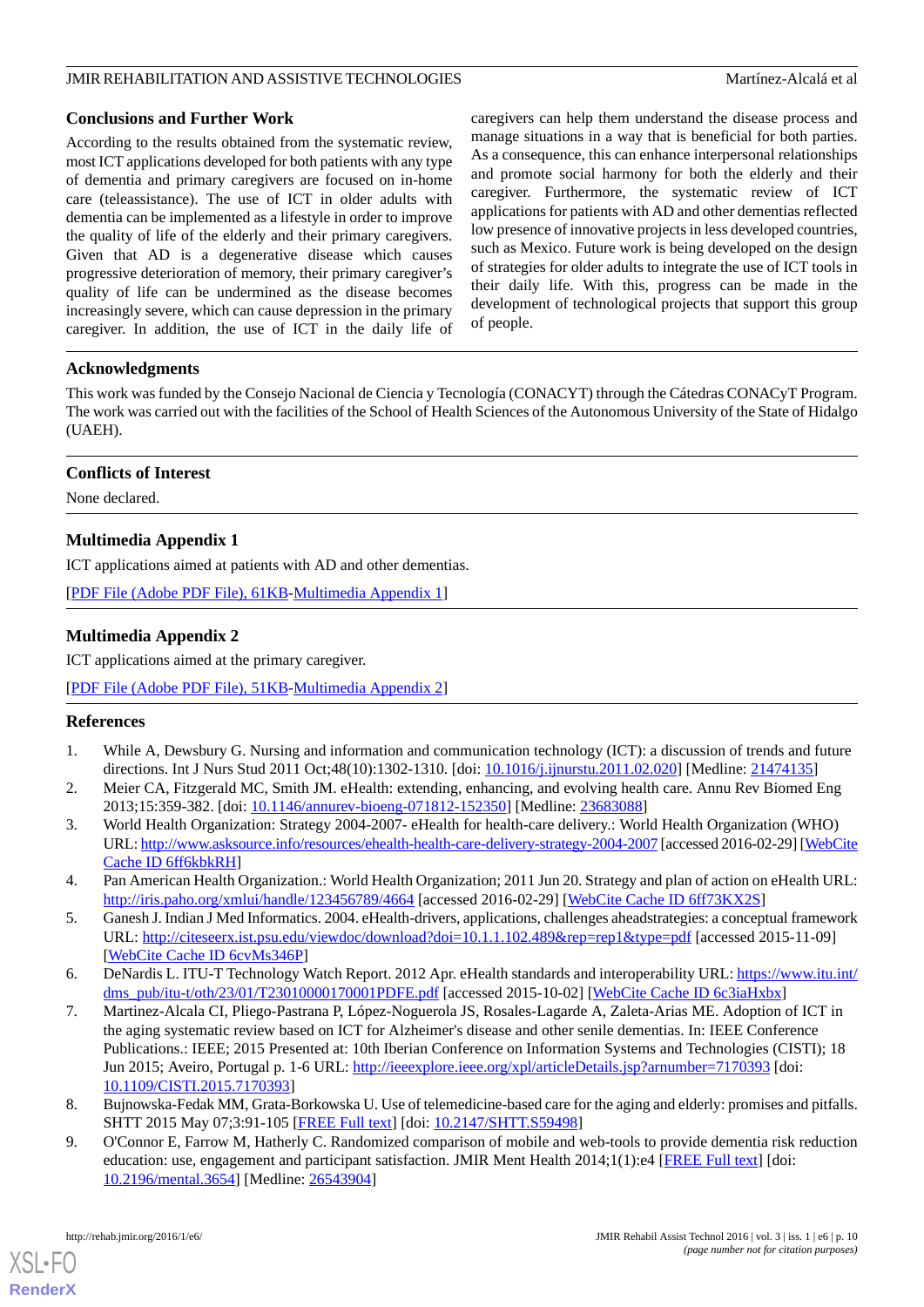- <span id="page-10-0"></span>10. Cash M. Assistive technology and people with dementia. Rev Clin Gerontol 1999;13(4):313-319. [doi: [10.1017/S0959259804001169](http://dx.doi.org/10.1017/S0959259804001169)]
- <span id="page-10-1"></span>11. Lauriks L, Reinersmann A, Van der Roest HG, Meiland FJ, Davies RJ, Moelaert F, et al. Review of ICT-based services for identified unmet needs in people with dementia. Ageing Res Rev 2007 Oct;6(3):223-246. [doi: [10.1016/j.arr.2007.07.002\]](http://dx.doi.org/10.1016/j.arr.2007.07.002) [Medline: [17869590](http://www.ncbi.nlm.nih.gov/entrez/query.fcgi?cmd=Retrieve&db=PubMed&list_uids=17869590&dopt=Abstract)]
- <span id="page-10-2"></span>12. Evans J, Brown M, Coughlan T, Lawson G, Craven MP. Human-computer interaction: interaction technologies. 17th International Conference, HCI International 2015, Los Angeles, USA. In: Kurosu M, editor. Lecture Notes in Computer Science. New York: Springer International Publishing; 2015.
- <span id="page-10-4"></span><span id="page-10-3"></span>13. Dubois B, Feldman HH, Jacova C, Cummings JL, Dekosky ST, Barberger-Gateau P, et al. Revising the definition of Alzheimer's disease: a new lexicon. Lancet Neurol 2010 Nov;9(11):1118-1127. [doi: [10.1016/S1474-4422\(10\)70223-4\]](http://dx.doi.org/10.1016/S1474-4422(10)70223-4) [Medline: [20934914](http://www.ncbi.nlm.nih.gov/entrez/query.fcgi?cmd=Retrieve&db=PubMed&list_uids=20934914&dopt=Abstract)]
- <span id="page-10-5"></span>14. Serrano-Aguilar PG, Lopez-Bastida J, Yanes-Lopez V. Impact on health-related quality of life and perceived burden of informal caregivers of individuals with Alzheimer's disease. Neuroepidemiology 2006;27(3):136-142. [doi: [10.1159/000095760\]](http://dx.doi.org/10.1159/000095760) [Medline: [16974108\]](http://www.ncbi.nlm.nih.gov/entrez/query.fcgi?cmd=Retrieve&db=PubMed&list_uids=16974108&dopt=Abstract)
- <span id="page-10-6"></span>15. Alzheimer's A. 2009 Alzheimer's disease facts and figures. Alzheimers Dement 2009 May;5(3):234-270. [doi: [10.1016/j.jalz.2009.03.001](http://dx.doi.org/10.1016/j.jalz.2009.03.001)] [Medline: [19426951\]](http://www.ncbi.nlm.nih.gov/entrez/query.fcgi?cmd=Retrieve&db=PubMed&list_uids=19426951&dopt=Abstract)
- <span id="page-10-7"></span>16. Peña-Casanova J. Fundación La Caixa. 2006. Alzheimer's disease. From diagnosis to therapy. Concepts and facts URL: [http://fiapam.org/wp-content/uploads/2012/10/Enfermedad\\_Alzheimer\\_de\\_diagnostico\\_a\\_terapia.pdf](http://fiapam.org/wp-content/uploads/2012/10/Enfermedad_Alzheimer_de_diagnostico_a_terapia.pdf) [accessed 2015-11-09] [[WebCite Cache ID 6bzFHb2xb\]](http://www.webcitation.org/

                                            6bzFHb2xb)
- <span id="page-10-8"></span>17. Gutiérrez LM, Arrieta I. Instituto Nacional de Geriatría. 2014. Action plan Alzheimer's disease and other dementia, Mexico URL: [http://www.geriatria.salud.gob.mx/descargas/noticias/plan\\_alzheimer.pdf](http://www.geriatria.salud.gob.mx/descargas/noticias/plan_alzheimer.pdf) [accessed 2015-11-09] [[WebCite Cache](http://www.webcitation.org/

                                            6c3kaBiXD) [ID 6c3kaBiXD](http://www.webcitation.org/

                                            6c3kaBiXD)]
- <span id="page-10-9"></span>18. ADI/Bupa Report. 2013. Dementia in the Americas: current and future cost and prevalence of Alzheimer's disease and other dementias URL: <https://www.alz.co.uk/sites/default/files/pdfs/dementia-in-the-americas-ENGLISH.pdf> [accessed 2016-02-29] [\[WebCite Cache ID 6ffAzjTPO\]](http://www.webcitation.org/

                                            6ffAzjTPO)
- <span id="page-10-11"></span><span id="page-10-10"></span>19. Crum RM, Anthony JC, Bassett SS, Folstein MF. Population-based norms for the Mini-Mental State Examination by age and educational level. JAMA 1993 May 12;269(18):2386-2391. [Medline: [8479064](http://www.ncbi.nlm.nih.gov/entrez/query.fcgi?cmd=Retrieve&db=PubMed&list_uids=8479064&dopt=Abstract)]
- 20. Folstein MF, Folstein SE, McHugh PR. "Mini-mental state". A practical method for grading the cognitive state of patients for the clinician. J Psychiatr Res 1975 Nov;12(3):189-198. [Medline: [1202204](http://www.ncbi.nlm.nih.gov/entrez/query.fcgi?cmd=Retrieve&db=PubMed&list_uids=1202204&dopt=Abstract)]
- <span id="page-10-13"></span><span id="page-10-12"></span>21. Rodríguez EE, Pliego-Pastrana P, López-Noguerola JS. Int J Aging Soc. 2014 Aug 4. Cognitive decline: an analysis of the elderly population in isolated regions of Mexico URL: [http://www.uaeh.edu.mx/investigacion/productos/6289/](http://www.uaeh.edu.mx/investigacion/productos/6289/agingjournalaccepted_2014__1_.pdf) agingjournalaccepted 2014 1.pdf [accessed 2016-02-29] [\[WebCite Cache ID 6ffBX7Spe](http://www.webcitation.org/

                                            6ffBX7Spe)]
- <span id="page-10-14"></span>22. Papastavrou E, Kalokerinou A, Papacostas SS, Tsangari H, Sourtzi P. Caring for a relative with dementia: family caregiver burden. J Adv Nurs 2007 Jun;58(5):446-457. [doi: [10.1111/j.1365-2648.2007.04250.x\]](http://dx.doi.org/10.1111/j.1365-2648.2007.04250.x) [Medline: [17442030\]](http://www.ncbi.nlm.nih.gov/entrez/query.fcgi?cmd=Retrieve&db=PubMed&list_uids=17442030&dopt=Abstract)
- 23. Wimo A, Winblad B, Jönsson L. An estimate of the total worldwide societal costs of dementia in 2005. Alzheimers Dement 2007 Apr;3(2):81-91. [doi: [10.1016/j.jalz.2007.02.001](http://dx.doi.org/10.1016/j.jalz.2007.02.001)] [Medline: [19595921\]](http://www.ncbi.nlm.nih.gov/entrez/query.fcgi?cmd=Retrieve&db=PubMed&list_uids=19595921&dopt=Abstract)
- <span id="page-10-15"></span>24. Preschl B, Wagner B, Forstmeier S, Maercker A. J Cyber Ther Rehabil. 2011. E-health interventions for depression, anxiety disorders, dementiaother disorders in older adults: a review URL: [http://www.psychologie.uzh.ch/fachrichtungen/psypath/](http://www.psychologie.uzh.ch/fachrichtungen/psypath/ForschungTools/Schwerpunkte/4_Review_E-Health_Preschl_Wagner_Forstmeier_Maercker_CyberthRehab.pdf) [ForschungTools/Schwerpunkte/4\\_Review\\_E-Health\\_Preschl\\_Wagner\\_Forstmeier\\_Maercker\\_CyberthRehab.pdf](http://www.psychologie.uzh.ch/fachrichtungen/psypath/ForschungTools/Schwerpunkte/4_Review_E-Health_Preschl_Wagner_Forstmeier_Maercker_CyberthRehab.pdf) [accessed 2015-11-09] [\[WebCite Cache ID 6cvVTGdoT](http://www.webcitation.org/

                                            6cvVTGdoT)]
- <span id="page-10-17"></span><span id="page-10-16"></span>25. Haro JM, Kahle-Wrobleski JM, Bruno K, Belger G, Dell'Agnello D, Dodel G, et al. Analysis of burden in caregivers of people with Alzheimer's disease using self-report and supervision hours. J Nutr Health Aging 2014 Jul;18(7):677-684. [doi: [10.1007/s12603-014-0036-0\]](http://dx.doi.org/10.1007/s12603-014-0036-0) [Medline: [25226106](http://www.ncbi.nlm.nih.gov/entrez/query.fcgi?cmd=Retrieve&db=PubMed&list_uids=25226106&dopt=Abstract)]
- <span id="page-10-18"></span>26. Pierce LL, Steiner V, Govoni AM. In-home online support for caregivers of survivors of stroke: a feasibility study. Comput Inform Nurs 2002;20(4):157-164. [Medline: [12105404](http://www.ncbi.nlm.nih.gov/entrez/query.fcgi?cmd=Retrieve&db=PubMed&list_uids=12105404&dopt=Abstract)]
- <span id="page-10-19"></span>27. Marziali E, Donahue P. Caring for others: Internet video-conferencing group intervention for family caregivers of older adults with neurodegenerative disease. Gerontologist 2006 Jun;46(3):398-403. [Medline: [16731880](http://www.ncbi.nlm.nih.gov/entrez/query.fcgi?cmd=Retrieve&db=PubMed&list_uids=16731880&dopt=Abstract)]
- <span id="page-10-20"></span>28. McHugh JE, Wherton JP, Prendergast DK, Lawlor BA. Identifying opportunities for supporting caregivers of persons with dementia through information and communication technology. Gerontechnology 2012;10(4):220-230. [doi: [10.4017/gt.2012.10.4.003.00](http://dx.doi.org/10.4017/gt.2012.10.4.003.00)]
- <span id="page-10-21"></span>29. Peinado Portero AI, Gárces de los Fayos EJ. Anales de Psicologia.: Universidad de Murcia; 1998. Burnout en cuidadores principales de pacientes con Alzheimer: el sindrome del asistente desasistido URL: [http://www.um.es/analesps/v14/v14\\_1/](http://www.um.es/analesps/v14/v14_1/mv08v14-1.pdf) [mv08v14-1.pdf](http://www.um.es/analesps/v14/v14_1/mv08v14-1.pdf) [accessed 2015-11-09] [[WebCite Cache ID 6cvYuOZYR](http://www.webcitation.org/

                                            6cvYuOZYR)]
- 30. Landau R, Auslander GK, Werner S, Shoval N, Heinik J. Families' and professional caregivers' views of using advanced technology to track people with dementia. Qual Health Res 2010 Mar;20(3):409-419. [doi: [10.1177/1049732309359171](http://dx.doi.org/10.1177/1049732309359171)] [Medline: [20133506](http://www.ncbi.nlm.nih.gov/entrez/query.fcgi?cmd=Retrieve&db=PubMed&list_uids=20133506&dopt=Abstract)]
- 31. Nijland N, van Gemert-Pijnen J, Boer H, Steehouder MF, Seydel ER. Evaluation of internet-based technology for supporting self-care: problems encountered by patients and caregivers when using self-care applications. J Med Internet Res 2008;10(2):e13 [\[FREE Full text](http://www.jmir.org/2008/2/e13/)] [doi: [10.2196/jmir.957](http://dx.doi.org/10.2196/jmir.957)] [Medline: [18487137](http://www.ncbi.nlm.nih.gov/entrez/query.fcgi?cmd=Retrieve&db=PubMed&list_uids=18487137&dopt=Abstract)]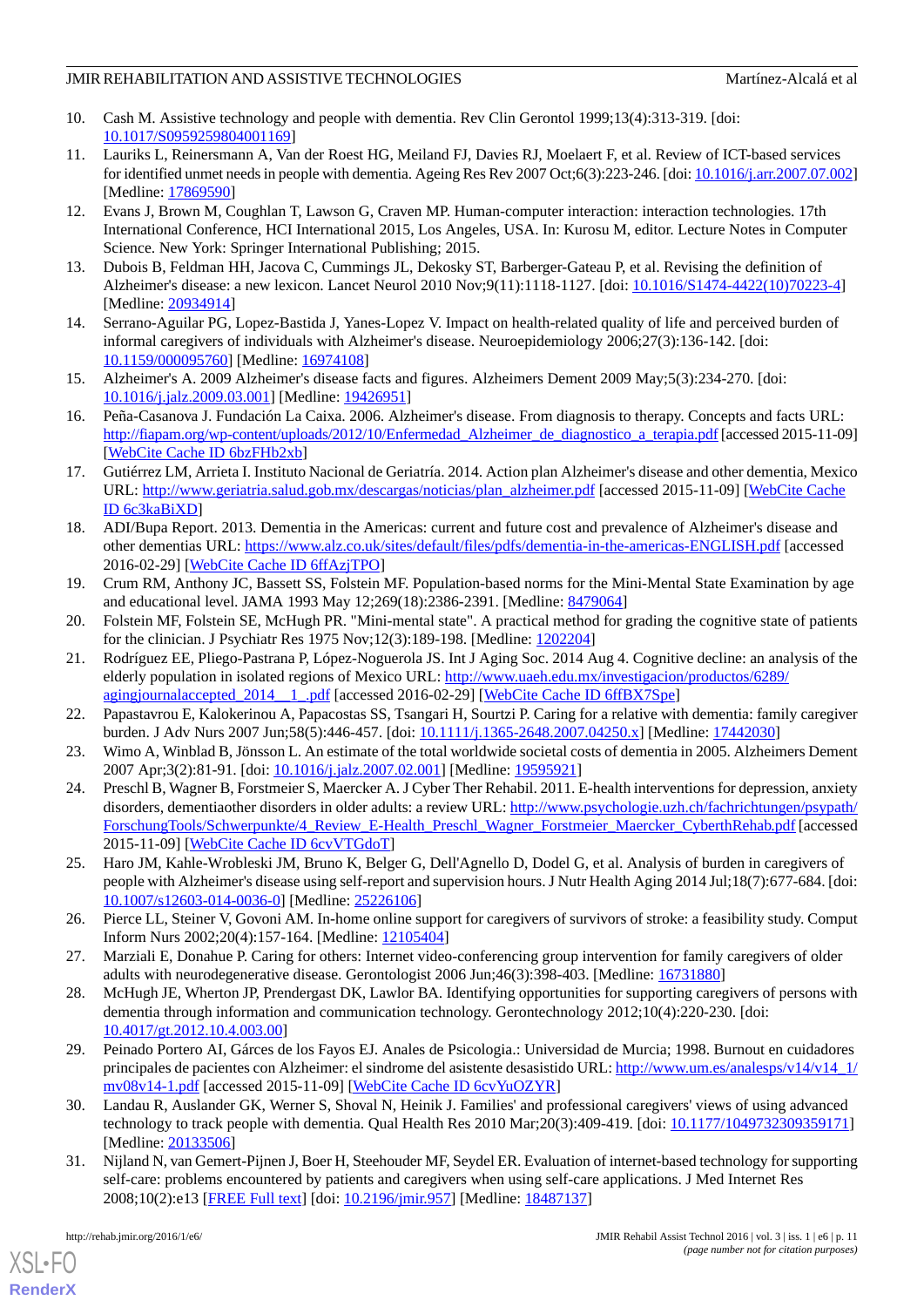- <span id="page-11-0"></span>32. Khan KS, Kunz R, Kleijnen J, Antes G. Five steps to conducting a systematic review. J R Soc Med 2003 Mar;96(3):118-121 [[FREE Full text](http://europepmc.org/abstract/MED/12612111)] [Medline: [12612111](http://www.ncbi.nlm.nih.gov/entrez/query.fcgi?cmd=Retrieve&db=PubMed&list_uids=12612111&dopt=Abstract)]
- <span id="page-11-1"></span>33. Tárraga L, Boada M, Modinos G, Espinosa A, Diego S, Morera A, et al. A randomised pilot study to assess the efficacy of an interactive, multimedia tool of cognitive stimulation in Alzheimer's disease. J Neurol Neurosurg Psychiatry 2006 Oct;77(10):1116-1121 [\[FREE Full text\]](http://europepmc.org/abstract/MED/16820420) [doi: [10.1136/jnnp.2005.086074](http://dx.doi.org/10.1136/jnnp.2005.086074)] [Medline: [16820420\]](http://www.ncbi.nlm.nih.gov/entrez/query.fcgi?cmd=Retrieve&db=PubMed&list_uids=16820420&dopt=Abstract)
- 34. Meiland FJ, Reinersmann A, Bergvall-Kareborn B, Craig D, Moelaert F, Mulvenna M, et al. COGKNOW development and evaluation of an ICT-device for people with mild dementia. Stud Health Technol Inform 2007;127:166-177. [Medline: [17901610](http://www.ncbi.nlm.nih.gov/entrez/query.fcgi?cmd=Retrieve&db=PubMed&list_uids=17901610&dopt=Abstract)]
- <span id="page-11-11"></span><span id="page-11-8"></span>35. Smith GE, Lunde AM, Hathaway JC, Vickers KS. Telehealth home monitoring of solitary persons with mild dementia. Am J Alzheimers Dis Other Demen 2007;22(1):20-26. [Medline: [17533998\]](http://www.ncbi.nlm.nih.gov/entrez/query.fcgi?cmd=Retrieve&db=PubMed&list_uids=17533998&dopt=Abstract)
- <span id="page-11-6"></span>36. García O, Tapia DI, Saavedra A, Alonso RS, García I. ALZ-MAS 2.0: a distributed approach for Alzheimer health care. In: Advances in Soft Computing. Berlin: Springer; 2009 Presented at: 3rd Symposium of Ubiquitous Computing and Ambient Intelligence; 2009; Salamanca, Spain p. 76-85. [doi: [10.1007/978-3-540-85867-6\\_9\]](http://dx.doi.org/10.1007/978-3-540-85867-6_9)
- <span id="page-11-4"></span>37. Perakis K, Haritou M, Koutsouris D. ALADDIN, A technology platform for the assisted living of dementia elderly Individualstheir careers. In: Distributed Computing, Artificial Intelligence, Bioinformatics, Soft Computing, and Ambient Assisted Living. New York: Springer; 2009:878-881.
- <span id="page-11-5"></span>38. Meza-Kubo V, Moran AL, Rodriguez MD. Intergenerational communication systems in support for elder adults with cognitive decline. London: IEEE; 2009 Aug 04 Presented at: 3rd International Conference on Pervasive Computing Technologies for Healthcare; 2015-04-01; London p. 1-4. [doi: [10.4108/icst.pervasivehealth2009.6069](http://dx.doi.org/10.4108/icst.pervasivehealth2009.6069)]
- 39. Nava-Muñoz S, Morán AL. CANoE: a context-aware notification model to support the care of older adults in a nursing home. Sensors (Basel) 2012;12(9):11477-11504 [\[FREE Full text\]](http://www.mdpi.com/resolver?pii=sensors-12-11477) [doi: [10.3390/s120911477\]](http://dx.doi.org/10.3390/s120911477) [Medline: [23112666\]](http://www.ncbi.nlm.nih.gov/entrez/query.fcgi?cmd=Retrieve&db=PubMed&list_uids=23112666&dopt=Abstract)
- <span id="page-11-9"></span>40. Sacco G, Joumier V, Darmon N, Dechamps A, Derreumaux A, Lee JH, et al. Detection of activities of daily living impairment in Alzheimer's disease and mild cognitive impairment using information and communication technology. Clin Interv Aging 2012;7:539-549 [\[FREE Full text\]](http://dx.doi.org/10.2147/CIA.S36297) [doi: [10.2147/CIA.S36297](http://dx.doi.org/10.2147/CIA.S36297)] [Medline: [23271900](http://www.ncbi.nlm.nih.gov/entrez/query.fcgi?cmd=Retrieve&db=PubMed&list_uids=23271900&dopt=Abstract)]
- <span id="page-11-7"></span>41. Robert P, Castelli E, Chung PC, Chiroux CF, Crispim-Junior CF, Mallea P, et al. SWEET-HOME ICT technologies for the assessment of elderly subjects. IRBM 2013 Apr;34(2):186-190. [doi: [10.1016/j.irbm.2013.01.015\]](http://dx.doi.org/10.1016/j.irbm.2013.01.015)
- 42. Bourennane W, Charlon Y, Bettahar F, Campo E, Esteve D. Homecare monitoring system: a technical proposal for the safety of the elderly experimented in an Alzheimer's care unit. IRBM 2013 Apr;34(2):92-100. [doi: [10.1016/j.irbm.2013.02.002](http://dx.doi.org/10.1016/j.irbm.2013.02.002)]
- 43. Wu YH, Wrobel J, Cristancho-Lacroix V, Kamali L, Chetouani M, Duhaut D, et al. Designing an assistive robot for older adults: the ROBADOM project. IRBM 2013 Apr;34(2):119-123. [doi: [10.1016/j.irbm.2013.01.003](http://dx.doi.org/10.1016/j.irbm.2013.01.003)]
- 44. Nauta JM, Brangert J, Roest M, Janssen R, Hettinga M. Talkmehome: a feasibility study of using real-time communication and location services to guide a lost person with dementia home safely. J Int Soc Telemed Telehealth 2013;1(2):54-61.
- <span id="page-11-10"></span>45. Martínez-Alcalá CI, Muñoz M, Monguet-Fierro JM. Design and customization of telemedicine systems. Comput Math Methods Med 2013;2013:618025 [\[FREE Full text\]](http://dx.doi.org/10.1155/2013/618025) [doi: [10.1155/2013/618025\]](http://dx.doi.org/10.1155/2013/618025) [Medline: [23762191\]](http://www.ncbi.nlm.nih.gov/entrez/query.fcgi?cmd=Retrieve&db=PubMed&list_uids=23762191&dopt=Abstract)
- <span id="page-11-2"></span>46. Leone A, Caroppo A, Siciliano P. RGB-D Sensor-based Platform for Cognitive Rehabilitation in Alzheimer Disease. In: Compagnone D, Baldini F, Di Natale C, Betta G, Siciliano P, editors. Sensor. Italy: Springer International Publishing; 2014:421-425.
- 47. Casacci P, Pistoia M, Leone A, Caroppo A, Siciliano A. Alzheimer patient's home rehabilitation through ICT advanced technologies: the ALTRUISM project. In: Ambient Assisted Living. Italy: Springer International Publishing; 2015 Presented at: Italian Forum 2014; 2015; Italy p. 377-385. [doi: [10.1007/978-3-319-18374-9\\_35\]](http://dx.doi.org/10.1007/978-3-319-18374-9_35)
- <span id="page-11-12"></span><span id="page-11-3"></span>48. Reyes Moliner A, Zaragoza I, Carbonell M, García-Palacios A. Sociable: creaci $\tilde{A}_f E' \tilde{A}$ ,  $\hat{A}^3$ n de una plataforma para la promoci $\tilde{A}_f E^A \tilde{A}$ ,  $\tilde{A}^3$ n de la comunicaci $\tilde{A}_f E^A \tilde{A}$ ,  $\tilde{A}^3$ n, rehabilitaci $\tilde{A}_f E^A \tilde{A}$ ,  $\tilde{A}^3$ n cognitiva e interacci $\tilde{A}_f E^A \tilde{A}$ ,  $\tilde{A}^3$ n social en personas mayores. In: Ariadna. 2013 Jul Presented at: 3RD International Conference on Elderly and New Technologies; 2013; Spain p. 63-67 URL: [http://repositori.uji.es/xmlui/bitstream/handle/10234/83289/ariadna-01-01\\_10.](http://repositori.uji.es/xmlui/bitstream/handle/10234/83289/ariadna-01-01_10.pdf?sequence=1) [pdf?sequence=1\[](http://repositori.uji.es/xmlui/bitstream/handle/10234/83289/ariadna-01-01_10.pdf?sequence=1)[WebCite Cache ID 6gk99ByLJ](http://www.webcitation.org/

                                            6gk99ByLJ)] [doi: [10.6035/Ariadna.2013.1.10\]](http://dx.doi.org/10.6035/Ariadna.2013.1.10)
- 49. Glueckauf RL, Loomis JS. Alzheimer's caregiver support online: lessons learned, initial findings and future directions. NeuroRehabilitation 2003;18(2):135-146. [Medline: [12867676](http://www.ncbi.nlm.nih.gov/entrez/query.fcgi?cmd=Retrieve&db=PubMed&list_uids=12867676&dopt=Abstract)]
- 50. Finkel S, Czaja SJ, Schulz R, Martinovich Z, Harris C, Pezzuto D. E-care: a telecommunications technology intervention for family caregivers of dementia patients. Am J Geriatr Psychiatry 2007 May;15(5):443-448. [doi: [10.1097/JGP.0b013e3180437d87](http://dx.doi.org/10.1097/JGP.0b013e3180437d87)] [Medline: [17463195](http://www.ncbi.nlm.nih.gov/entrez/query.fcgi?cmd=Retrieve&db=PubMed&list_uids=17463195&dopt=Abstract)]
- <span id="page-11-13"></span>51. Tixier M, Lewkowicz M. Designing social support online services for communities of family caregivers. In: Business Information Systems Workshops. France: Springer Berlin Heidelberg; 2009 Presented at: BIS 2009 International Workshops; 2009; France p. 336-347. [doi: [10.1007/978-3-642-03424-4\\_41\]](http://dx.doi.org/10.1007/978-3-642-03424-4_41)]
- 52. Siang VF, Jayachandran M, Phyo AA, Tolstikov A, Biswas J, Lin PY. iCOPE: intelligent context-aware patient management systems for elderly with cognitive functional impairment. In: McClean S, Millard P, El-Darzi E, Nugent C, editors. Intelligent Patient Management. Singapore: Springer Berlin Heidelberg; 2009:259-278.
- 53. Sugihara T, Fujinami T. Emerging triage support environment for dementia care with camera system. In: Robertson MM, editor. Ergonomics and Health Aspects of Work with Computers. Japan: Springer Berlin Heidelberg; 2011:149-158.